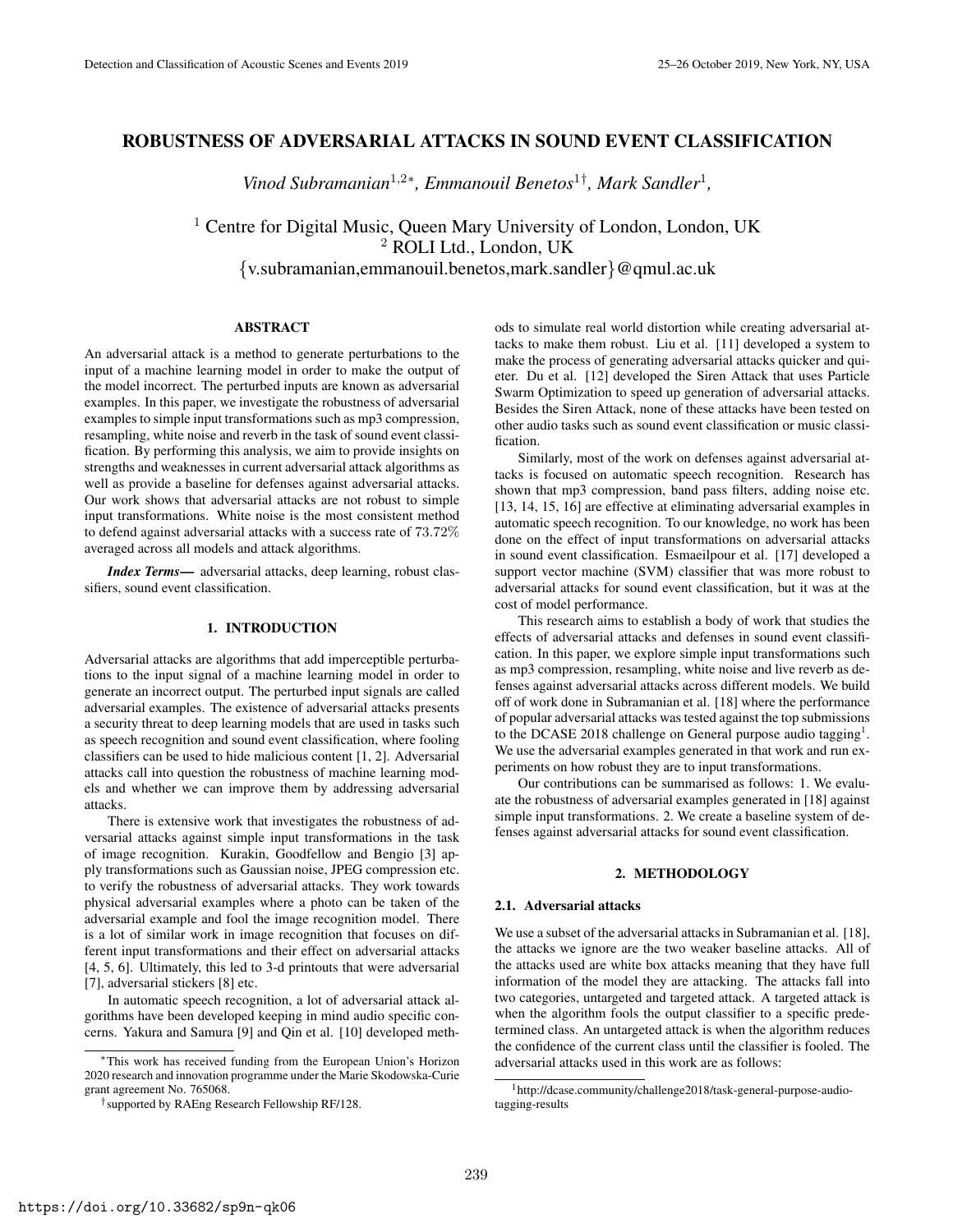1. L-BFGS: Szegedy et al. [19] introduced one of the first methods for generating adversarial attacks, it is a targeted attack.

Assume a classifier denoted as  $f : \mathbb{R}^m \to \{1...k\}$  with a loss function  $loss_f$ . For a given input  $x \in \mathbb{R}^m$  and target  $t \in \{1,...k\}$  we aim to identify the value of perturbation r as formulated below:

Minimize 
$$
||r||_2
$$
 under the conditions:  
\n $f(x+r) = t$   
\n $x + r \in [0, 1]^m$ 

The box constraint on  $x+r$  is to prevent clipping. The exact computation of this problem is difficult so it is approximated using the box constrained L-BFGS algorithm. So the new equation to minimize is:

$$
c|r| + loss_f(x + r, l) \quad under the conditions \, x + r \in [0, 1]^r
$$

2. DeepFool: DeepFool attack was introduced by Moozavidezfooli et al. [20]. It is an untargeted attack where the algorithm iteratively linearizes the deep learning model to generate perturbations to fool the classifier. We show how the Deepfool classifier works in the case of a binary classifier, in order to understand how it scales to the multi-class problem we recommend the readers look at the original paper.

We use the same terminology as defined above for the L-BFGS algorithm. In this case we start by assuming we have a linear classifier  $f$  so the relationship between the input  $x$ and output can be written as:

$$
f(x) = \omega^T x + b
$$

Here,  $\omega$  is the weight matrix and b is the bias added. In a binary linear classifier there is a hyper-plane  $H$  that separates the two classes. The hyper-plane is defined such that  $x \in$  $H \rightarrow f(x) = 0$  So, to generate an adversarial attack you need to create a perturbation that pushes the input to the other side of the hyper-plane. This perturbation corresponds to the orthogonal projection of the input onto this hyper-plane. The perturbation for a particular input  $x_0$  denoted by  $r(x_0)$  can be computed using the formula:

$$
r(x_0) = -\frac{f(x_0)}{\|\omega\|_2^2}\omega
$$

In the case of a general differentiable binary classifier the model is linearized iteratively and the perturbation is calculated using the formula given above.

3. Carlini and Wagner - Carlini and Wagner introduce a strong set of attacks based on the  $L_0$ ,  $L_2$  and  $L_{\infty}$  distance [21]. This can be used as a targeted and untargeted attack. The problem for adversarial attacks is formulated the same way as Szegedy et al. [19]. The classifier is denoted as C with input  $x$ ,  $c$  is constant:

Minimize 
$$
D(x, x + \delta) + c.f(x + \delta)
$$
  
such that  $x + \delta \in [0, 1]^n$ 

Here D is a distance function that is either the  $L_0$ ,  $L_2$  or  $L_{\infty}$ norm and  $f$  is an objective that simplifies the problem such that:

$$
C(x + \delta) = t \text{ is true if } f(x + \delta) \le 0
$$
  

$$
f(x') = (\max(Z(x')_i) - Z(x')_t)^+ i \ne t
$$

In the equation for  $f$ ,  $Z$  denotes the penultimate layer of the classifier and  $t$  is the target class. This is just one example of the function  $f$  many other functions work and can be found in the paper [21]. In this work we use the  $L_2$  version of the Carlini and Wagner attack.

#### 2.2. Input Transformations

We pick input transformations that are likely to occur in the real world when playing an audio file and recording it on a smart phone. The input transformations are as follows:

Mp3 compression - Mp3 compression is a popular format for storing audio files. It is done using the libmp3lame encoding library inside ffmpeg [22]. In our experiments, we compress the adversarial audio examples at three constant bit-rates–48kbps, 128kbps and 320kbps. The lower the bitrate, the higher the information loss will be.

Re-sampling - We are interested in the effects of removing high frequency content on adversarial examples. In our work, resampling serves as a low pass filter and is performed using the resampy<sup>2</sup> python library. Resampy uses a band limited sinc interpolation method for re-sampling [23]. We use the "kaiser best" configuration which is the high quality version of resampy. The adversarial audio files in our experiments have a sampling rate of 32kHz. We resample the audio files to 8kHz, 16kHz, and 20kHz and resample it back to 32kHz.

White noise addition - White noise is a standard digital distortion. It is added to the adversarial examples at a signal-to-noise ratio of 20dB, 40dB and 60dB.

Live reverberation - Using the live recording setting of the audio degradation toolbox [24], we obtain the impulse response for the "Great Hall"–one of the live rooms with a very long reverb. We applied said impulse response to add reverb to our adversarial audio files using convolution. After convolution, we eliminate the tail of the audio file in order to preserve its original length.

#### 2.3. Datasest

We use the FSDKaggle2018 dataset [25] introduced for the DCASE 2018 challenge on general-purpose audio tagging. This dataset consists of 41 classes, ranging from urban sounds such as buses, keys jangling and fireworks to musical instruments such as cello, snare drum and Glockenspiel. We use the adversarial audio examples generated on this dataset in Subramanian et al. [18]. For the untargeted attacks we use 6 audio files per class making a total of 246 audio files per model per attack. For the targeted attack we use a subset of 6 classes and for each class we generate 5 targeted adversarial attacks to each of the other 5 classes. This makes 180 audio files per model per attack. Since the adversarial attack algorithms are not 100% effective the actual number of adversarial examples are a bit lower than the number indicated above.

<sup>2</sup>https://github.com/bmcfee/resampy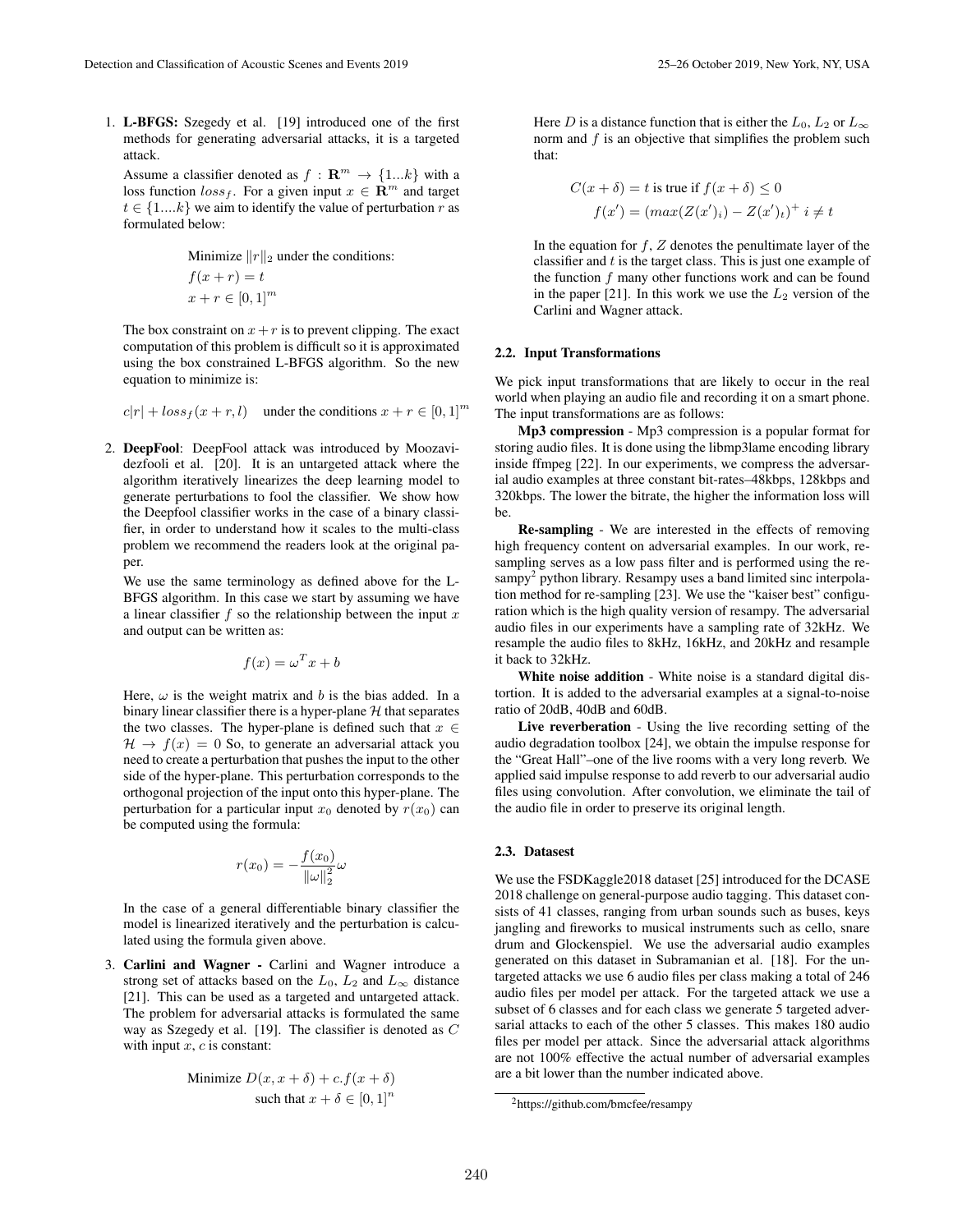| Model        | <b>Training</b> | <b>Test</b> |
|--------------|-----------------|-------------|
| <b>VGG13</b> | 0.9714          | 0.8093      |
| <b>CRNN</b>  | 0.9768          | 0.8437      |
| <b>GCNN</b>  | 0.9803          | 0.8437      |
| dense_mel    | 0.9876          | 0.89875     |
| dense_wav    | 0.9698          | 0.86125     |

Table 1: Model performance on training and test data.

## 2.4. Models

We use the DenseNet models described by Jeong and Lim [26]. The DenseNet model concatenates the input to the output for each module. We use two versions of the architecture, the first version uses log mel spectrogram as input (dense mel) to the model and the second one uses raw audio (dense\_wav) as the input to the model.

We use three models from Iqbal et al. [27], the VGG13, CRNN and GCNN networks. VGG13 is a convolutional neural network inspired by the VGG13 architecture. CRNN is a convolutional recurrent neural network that uses a bidirectional RNN after the convolutional layers. The GCNN is a gated convolutional neural network where the gated component is inspired from Long-Short Term Memory (LSTMs). The input to all three models is a log mel spectrogram.

Table 1 shows the training and test accuracy for each of the models on the FSDKaggle2018 dataset [25]. We pick these models because they were the top submissions for the DCASE 2018 challenge on "General purpose audio-tagging".

#### 2.5. Experiment and metrics

The experimental setup has three sets of labels. First is the ground truth, which is the label associated with the audio file from the FSD-Kaggle2018 dataset [25]. The second is the adversarial label, generated by applying adversarial attacks on the audio file from the aforementioned dataset. The third is the transformed label, which is generated by running each audio file through each of the input transformations separately. Once these transformed inputs are run through the model, it generates the transformed label. Our task is to verify how effective a defense and input transformation is against an adversarial attack. We compare how many transformed labels are ground truth, adversarial, or different from both.

A good defense would convert a lot of the transformed labels to the ground truth; however, if an adversarial attack is robust, a lot of the transformed labels will remain the adversarial labels. We use signal-to-noise ratio and output confidence values generated from Subramanian et al. [18] to explain the results.

#### 3. RESULTS AND DISCUSSION

Table 2 provides a reference for how the defenses affect the ground truth audio data before an adversarial attack is performed. Table 3 compares the effectiveness of mp3 compression, white noise addition, re-sampling and live reverb averaged across all of the models and adversarial attack algorithms. In general, the numbers look as we expect: the more distortion we add to the adversarial example, the more likely it will stop being an adversarial example. The best defense against the adversaries on average is adding noise at 20dB. As we raise the volume of noise to 40dB, the number of audio examples that are destroyed lowers; however, the number of adversarial examples that are classified as a different label is lowered as well.

| <b>Transform</b> | GT    | Diff  |
|------------------|-------|-------|
| mp3 48k          | 93.98 | 6.02  |
| mp3 128k         | 99.92 | 0.08  |
| mp3 320k         | 100   | 0     |
| noise 20dB       | 86.67 | 13.33 |
| noise 40dB       | 97.89 | 2.11  |
| noise 60dB       | 99.84 | 0.16  |
| sr 8kHz          | 55.36 | 44.63 |
| sr 16kHz         | 85.77 | 14.23 |
| sr 20kHz         | 91.87 | 8.13  |
| live reverb      | 82.85 | 17.15 |

| Table 2: Summary of defenses on ground truth data. |  |  |  |  |
|----------------------------------------------------|--|--|--|--|
|----------------------------------------------------|--|--|--|--|

| <b>Transform</b> | Adv   | GT    | <b>Diff</b> |
|------------------|-------|-------|-------------|
| mp3 48k          | 45.02 | 50.23 | 4.75        |
| mp3 128k         | 83.66 | 15.71 | 0.63        |
| mp3 320k         | 91.55 | 8.26  | 0.17        |
| noise 20dB       | 3.40  | 73.72 | 22.87       |
| noise 40dB       | 31.68 | 63.69 | 4.61        |
| noise 60dB       | 81.00 | 17.58 | 1.41        |
| sr 8kHz          | 27.93 | 41.71 | 30.34       |
| sr 16kHz         | 42.36 | 47.85 | 9.78        |
| sr 20kHz         | 47.90 | 44.89 | 7.20        |
| live reverb      | 4.09  | 67.07 | 28.83       |

Table 3: Summary of performance given as a percentage of adversarial examples that remain adversarial, that go back to ground truth and that change completely.

Live reverb is the second most successful defense against the adversaries. These simple input transformations can defend against adversaries, showing that there is a need to create more powerful attacks against sound event classification.

The next table, Table 4, shows how each model behaves in response to these input transformations on the adversarial attacks. We do not show all the data in the interest of space; instead, we show the best two defenses for each model. Across all the models, adding white noise is an effective defense against adversarial attacks. Besides adding white noise, reverb is one of the better defenses. In general, the defenses are more successful for the DenseNet models than for the other three models. One of the reasons for this could be because the adversarial attacks for the DenseNet model are optimized on the output probabilities; whereas the other three models are optimized on the output scores. This means that optimizing an adversarial attack for the DenseNet models only needs to maximize the relative score of the desired class.

Between the DenseNet models the raw audio configuration of the DenseNet behaves differently. Resampling at 20kHz successfully eliminates adversarial examples at 97.18%. For the mel spectrogram configuration of the DenseNet resampling at 20kHz is only successful for 72.36% of the cases. This strongly suggests that the model is sensitive to different changes between the mel spectrogram and raw audio inputs. We speculate that the perceptual weights introduced by the mel spectrogram make that version of the DenseNet give less importance to higher frequencies. This means that losing frequency above 20kHz would impact the mel spectrogram model less adversely than the raw audio model.

In the cases where the defenses are less effective, we want to know if the distribution of the adversarial examples on which the input transforms are effective or ineffective are similar. We pick the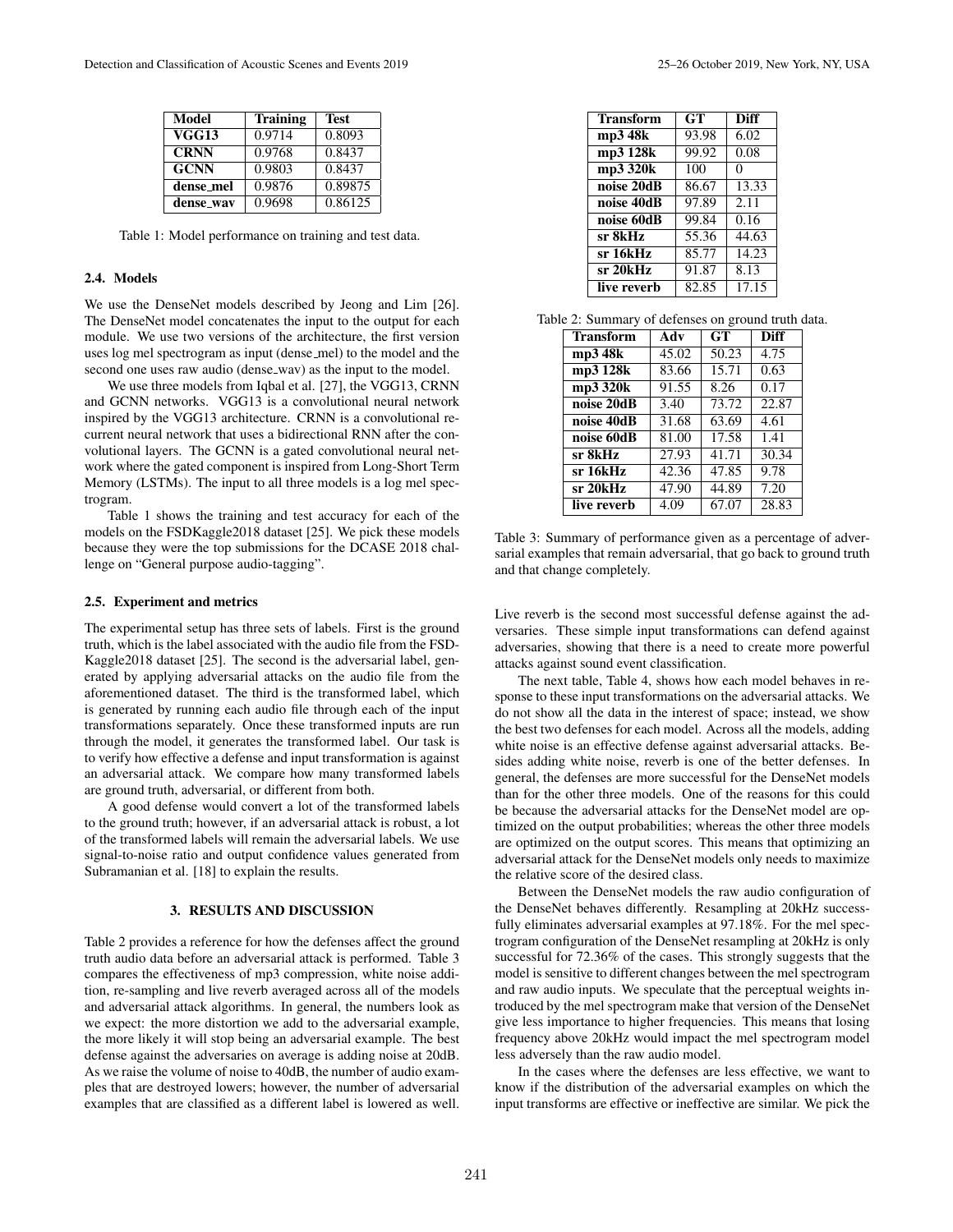| Model        | <b>Best</b> | Adv   | <b>GT</b> | <b>Diff</b> |
|--------------|-------------|-------|-----------|-------------|
| dense_mel    | noise 20dB  | 1.52  | 97.86     | 0.61        |
|              | noise 40dB  | 6.25  | 92.97     | 0.76        |
| dense_way    | sr 20kHz    | 1.46  | 97.55     | 0.97        |
|              | mp3 48k     | 1.58  | 97.18     | 1.22        |
| <b>VGG13</b> | noise 20dB  | 4.34  | 58.74     | 38.89       |
|              | live        | 5.05  | 57.69     | 37.25       |
| <b>CRNN</b>  | noise 20dB  | 4.70  | 65.92     | 29.37       |
|              | noise 40dB  | 27.37 | 62.86     | 9.75        |
| <b>GCNN</b>  | noise 40dB  | 27.81 | 64.31     | 7.86        |
|              | live        | 5.98  | 57.74     | 36.26       |

Table 4: Top 2 defenses against the different model architectures averaged over all the adversarial attacks.



(a) VGG13 confusion matrix with live reverb input transform.



(b) VGG13 confusion matrix with noise 20dB input transform.

Figure 1: Comparison of two confusion matrices. The confusion matrix plots the ground truth against the transformed label.

VGG13 model to compare since the success of noise at 20dB and live reverb is very close. We plot the confusion matrices for the two scenarios in figure 1. Noise at 20dB is an effective defense for label 3 (Bass drum) and 33 (Snare drum), but live reverb is not a good defense, live reverb is successful against label 8 (Clarinet) but, noise at 20dB is not as effective etc. Interestingly label 21 (Gunshot or gunfire) has 0% success for both defenses. Evidently, audio files from different labels seem to have disparate properties; therefore, apply-

| <b>Attack</b>          | <b>SNR/Conf</b> | <b>Best</b>   | Adv   | GT    | <b>Diff</b> |
|------------------------|-----------------|---------------|-------|-------|-------------|
| deepfool               | 50/0.35         | noise 20dB    | 4.14  | 77.23 | 18.61       |
|                        |                 | noise 40dB    | 16.09 | 76.17 | 7.72        |
|                        |                 | live          | 4.22  | 70.37 | 25.04       |
| C&W<br>untargeted      | 51.26/0.71      | noise 20dB    | 5.88  | 74.83 | 19.28       |
|                        |                 | live          | 5.88  | 70.17 | 23.93       |
|                        |                 | $noise\ 40dB$ | 43.79 | 50.98 | 5.22        |
| L-BFGS                 | 56.25/0.98      | noise 20dB    | 0.40  | 69.56 | 30.02       |
|                        |                 | $noise\ 40dB$ | 32.33 | 66.44 | 1.22.       |
|                        |                 | live          | 1.63  | 62.77 | 35.59       |
| C&W<br><b>Targeted</b> | 50.49/0.97      | noise 20dB    | 1.31  | 70.6  | 28.07       |
|                        |                 | noise 40dB    | 36.32 | 61.52 | 2.15        |
|                        |                 | live          | 3.46  | 60.93 | 35.60       |

Table 5: Table shows the top 3 defenses against input transforms for the different adversarial attacks averaged over all the models. The SNR in dB and label confidence (Conf) as probability of the adversarial examples are presented as averaged over all the models.

ing each distortion type will affect the differing labels uniquely This would mean that while developing an adversarial attack that works in the real world, we need to come up with a solution that is robust to different types of distortion.

Table 5 shows the performance of the top 3 defenses for each adversarial attack algorithm. The targeted attacks seem more robust to these input transformations than the untargeted attacks but not by too much. We expect Carlini and Wagner to be more robust because it is a more powerful attack than Deepfool and L-BFGS as is shown in Subramanian et al. [18].

The fact that the SNR is very high for all of the attack algorithms is good from a real world perspective because that means that the noise added to make the audio files adversarial is less likely to be perceived. However, it is possible that the noise is being masked by the input transformations which makes the adversarial attacks not very robust. Given that the SNR is so high there is a lot of headroom to improve adversarial attack algorithms for sound event detection where we increase the amount of noise added without compromising too much on how perceivable the adversarial attacks are.

# 4. CONCLUSION

We show that simple input transformations such as mp3 compression, re-sampling, white noise addition and live reverb are effective defenses against popular adversarial attacks. White noise at 20dB is the most consistent method to defend against adversarial attacks with live reverb being a close second. The raw audio version of the DenseNet behaves differently with re-sampling at 20kHz, being the most effective defense. This suggests that different input representations affect the type of features that a deep learning model can learn by making the deep learning model focus on different frequency bands. Generally, we hope that these defenses give a sense of current weaknesses in research on adversarial attacks for audio.

Another area that we plan to explore is trying to explain the presence of adversarial attacks in sound event classification. We aim to combine research from interpretability and adversarial attacks in order to work towards explaining and interpreting deep learning.

## 5. REFERENCES

[1] X. Yuan, Y. Chen, Y. Zhao, Y. Long, X. Liu, K. Chen, S. Zhang, H. Huang, X. Wang, and C. A. Gunter, "Commandersong: A systematic approach for practical adversarial voice